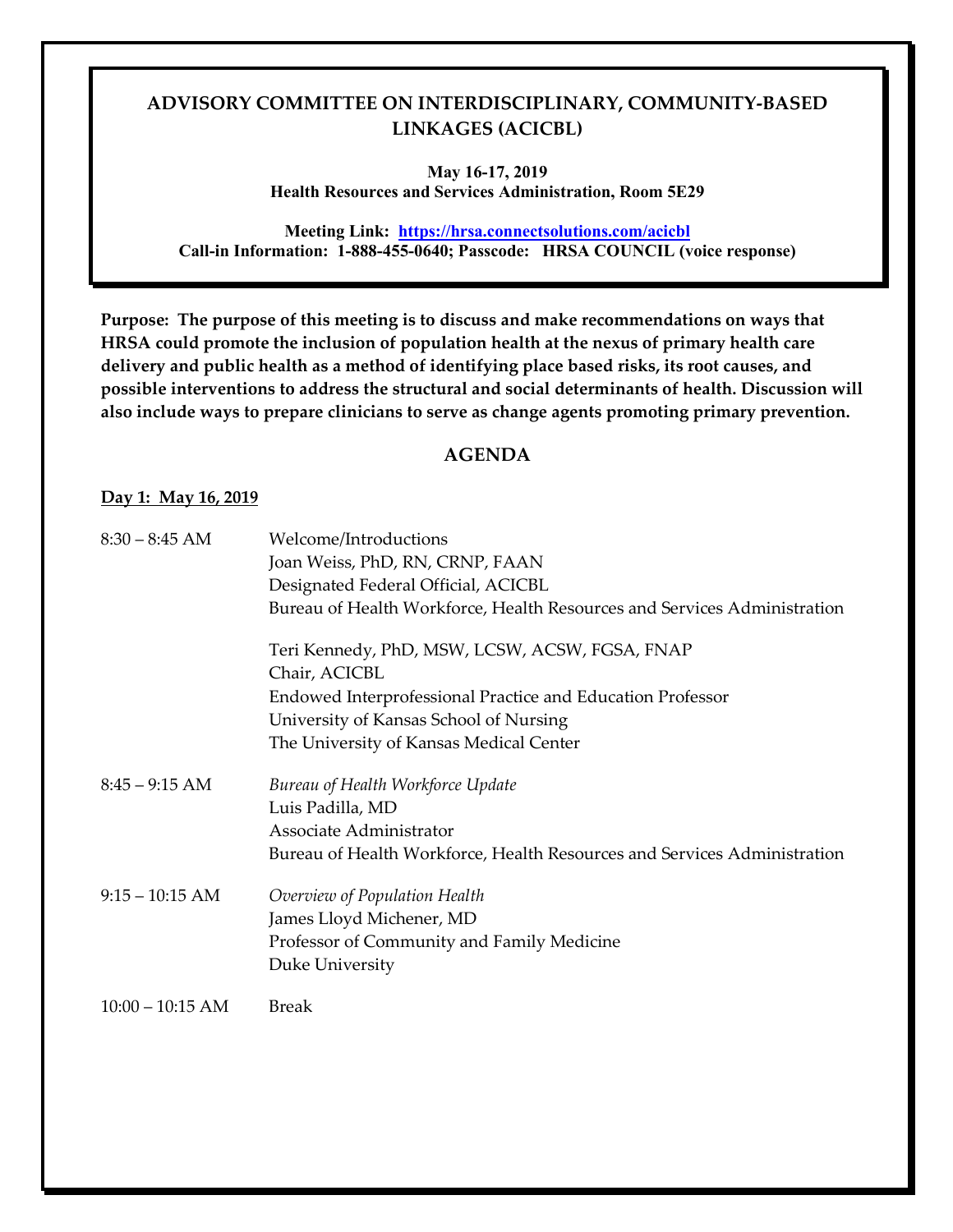### **May 16-17, 2019 Health Resources and Services Administration, Room 5E29**

**Meeting Link: <https://hrsa.connectsolutions.com/acicbl> Call-in Information: 1-888-455-0640; Passcode: HRSA COUNCIL (voice response)** 

### **AGENDA**

| $10:15 - 11:30$ AM        | CommonSpirit Health's Journey in Developing the Total Health Roadmap<br><b>Shannon Duval</b><br>Senior Vice President of Philanthropy<br>CommonSpirit Health                                                                                           |
|---------------------------|--------------------------------------------------------------------------------------------------------------------------------------------------------------------------------------------------------------------------------------------------------|
|                           | Elizabeth Evans, PhD<br>Program Director for Implementation<br>CommonSpirit Health                                                                                                                                                                     |
| 11:30 AM - 12:30 PM Lunch |                                                                                                                                                                                                                                                        |
| $12:30 - 1:30$ PM         | Advancing Population Health Through Health Information<br>Exchanges and Informatics<br>Ellen Harper, DNP, RN-BC, MBA, FAAN<br><b>Clinical Assistant Professor</b><br>University of Kansas School of Nursing<br>The University of Kansas Medical Center |
| $1:30 - 2:30$ PM          | Ethics Update<br>Laura Ridder<br>Ethics Advisor<br>Health Resources and Services Administration                                                                                                                                                        |
| $2:30 - 2:45$ PM          | <b>Break</b>                                                                                                                                                                                                                                           |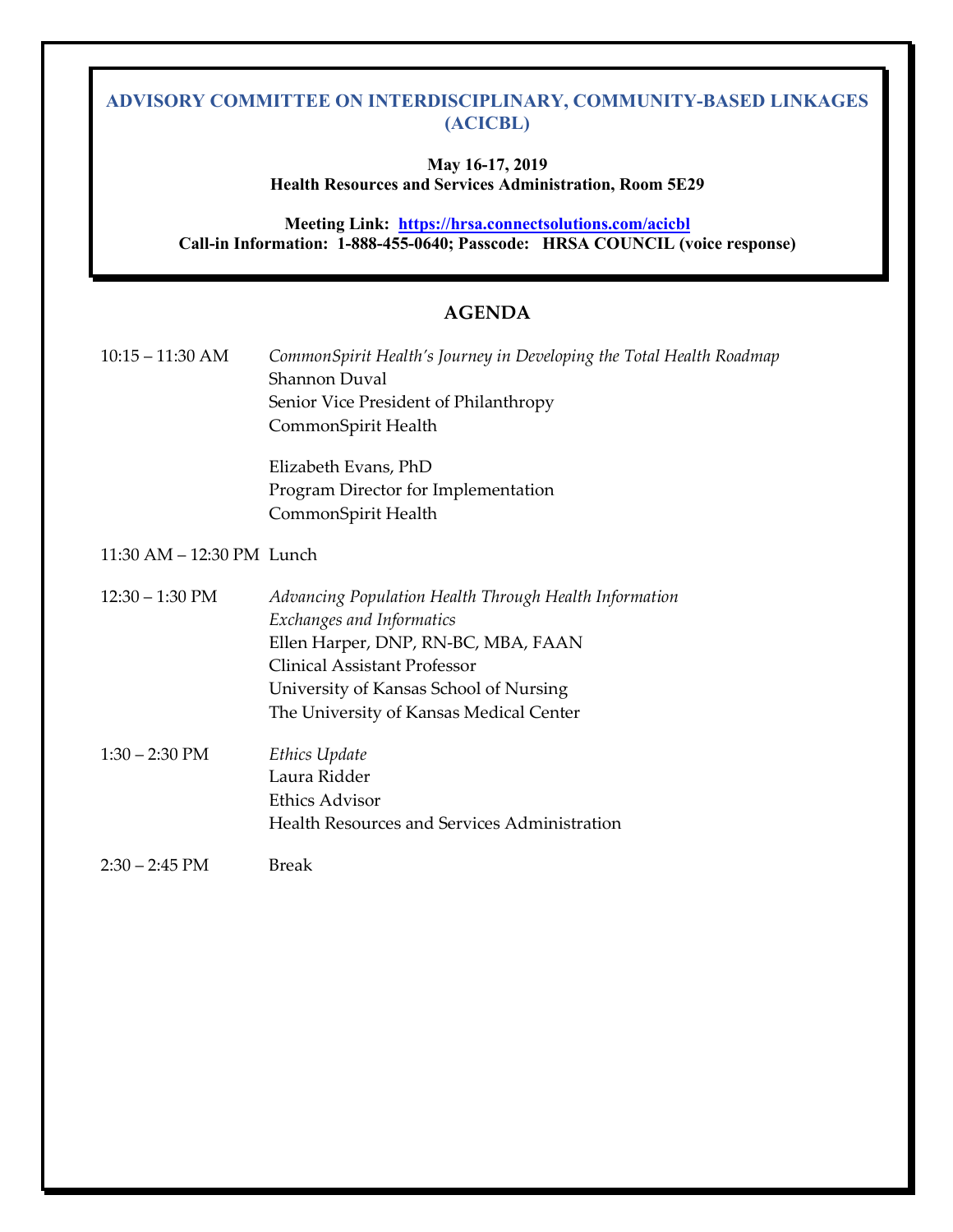**May 16-17, 2019 Health Resources and Services Administration, Room 5E29** 

 **Call-in Information: 1-888-455-0640; Passcode: HRSA COUNCIL (voice response) Meeting Link: <https://hrsa.connectsolutions.com/acicbl>**

## **AGENDA**

| $2:45 - 3:15$ PM | Update on the Area Health Education Centers Program<br>Jacqueline Rodrigue, MSW<br>Captain, United States Public Health Service<br>Director, Division of Health Careers and Financial Support<br>Bureau of Health Workforce, Health Resources and Services Administration                    |
|------------------|----------------------------------------------------------------------------------------------------------------------------------------------------------------------------------------------------------------------------------------------------------------------------------------------|
|                  | Lorener Brayboy, MSW, LICSW<br>LCDR, United States Public Health Service<br>Public Health Analyst, Health Careers Pipeline Branch<br>Division of Health Careers and Financial Support<br>Bureau of Health Workforce, Health Resources and Services Administration                            |
|                  | Aleisha A. Langhorne, MPH, MHSA, MDiv<br>Public Health Analyst, Health Careers Pipeline Branch<br>Division of Health Careers and Financial Support<br>Bureau of Health Workforce, Health Resources and Services Administration                                                               |
| $3:15 - 3:45$ PM | Update on Behavioral and Mental Health Programs<br>Alexandra Shabelski<br>Deputy Director, Division of Nursing and Public Health<br>Bureau of Health Workforce, Health Resources and Services Administration                                                                                 |
|                  | Patsy Cunningham, MA, NCC, LCPC<br>Chief, Behavioral and Public Health Branch<br>Division of Nursing and Public Health<br>Bureau of Health Workforce, Health Resources and Services Administration                                                                                           |
| $3:45 - 4:00$ PM | Update on the Advisory Committee on Training in Primary Care Medicine and<br>Dentistry and the Council on Graduate Medical Education<br>Kennita Carter, MD<br>Senior Advisor, Division of Medicine and Dentistry<br>Bureau of Health Workforce, Health Resources and Services Administration |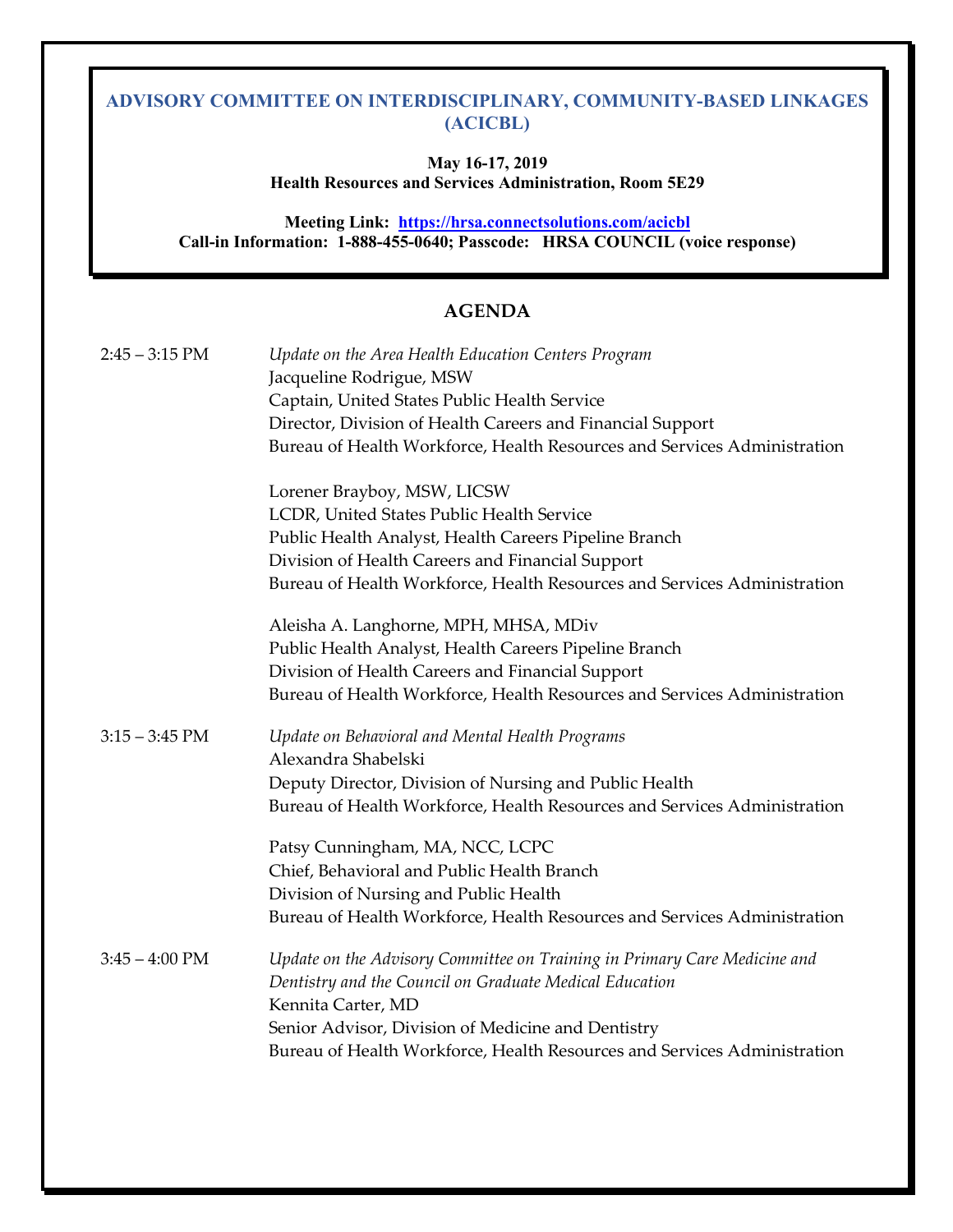#### **May 16-17, 2019 Health Resources and Services Administration, Room 5E29**

 **Call-in Information: 1-888-455-0640; Passcode: HRSA COUNCIL (voice response) Meeting Link: <https://hrsa.connectsolutions.com/acicbl>**

#### **AGENDA**

| $4:00 - 4:15$ PM       | Update on Division of Medicine and Dentistry                                |
|------------------------|-----------------------------------------------------------------------------|
|                        | Joan Weiss, PhD, RN, CRNP, FAAN                                             |
|                        | Designated Federal Official, ACICBL                                         |
|                        | Bureau of Health Workforce, Health Resources and Services Administration    |
| $4:15 - 4:45$ PM       | Committee Discussion 17th Report                                            |
|                        | Preparing the Current and Future Health Care Workforce for                  |
|                        | Interprofessional Practice in Sustainable, Age-Friendly Health Care Systems |
| $4:45-5:00 \text{ PM}$ | <b>Public Comment</b>                                                       |
| $5:00$ PM              | Adjourn                                                                     |